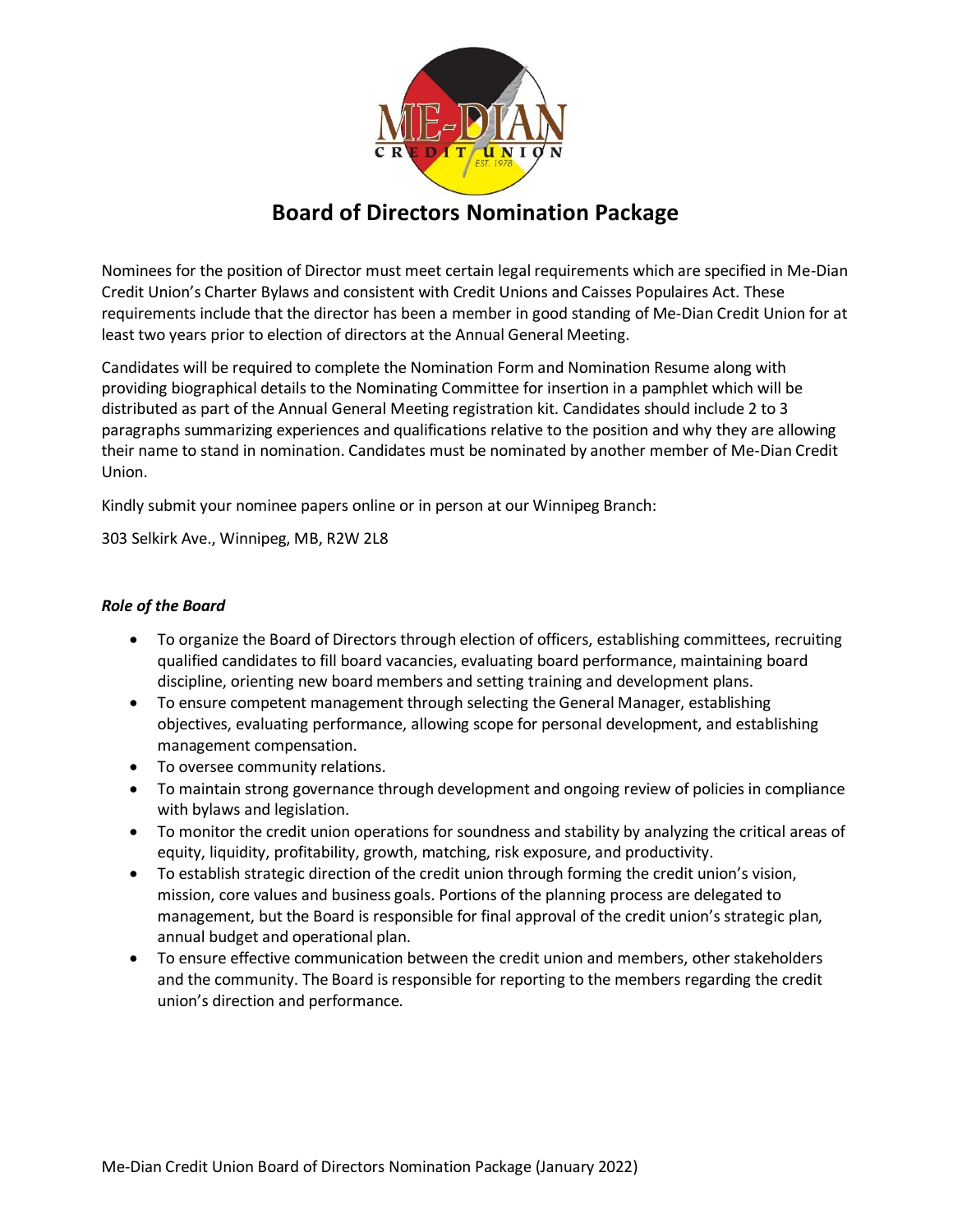### *Committees of the Board*

Committees of the Board have been established and their respective members are determined by the Board of Directors at the annual Organizational Meeting. Generally, committees consider various matters and make recommendations to the Board; although some decisions, within the parameters of the Board, have been delegated to committees. Other committees may be established from time to time to consider matters of particular importance.

### *Nomination Committee Role*

The role of the nomination committee is to oversee the director election process. The nomination committee identifies the skills and experiences sought in director candidates. They recruit and recommend candidates to ensure the board has a strategic and diverse mix of relevant skill, attributes, and business knowledge to meet the needs of Me-Dian Credit Union. The committee will provide Me-Dian Credit Union members with all the information about each of the candidates recommended for election prior to election day.

### *Director Standards of Conduct*

A director must act in good faith and with a reasonable basis for believing that such conduct was in the lawful and legitimate furtherance of the credit union purposes, as defined by law and in the credit union Articles of Incorporation, By-laws, and Policies. The director must exercise honest business judgment after due consideration of what the director reasonably believes to be the relevant factors.

The interests of the credit union are paramount. A director must not use the position to make personal profit, gain any advantage or confer a benefit, whether implicitly or explicitly, at the expense of the credit union.

The functions of the Board of Directors can only be performed by the Board as a whole and cannot be assumed by any one individual director. Authority can be specifically delegated by the Board to committees or by the assignment of duties to individuals. No individual member of the Board has power to direct or engage in any management function. Matters of concern to individual directors will be brought forward for consideration of the Board by the director for appropriate action.

Board members shall:

- maintain a high level of dedication and effort
- maintain a high level of personal integrity
- preserve all confidential information acquired during tenure as director
- avoid conflicts of interest and disclose any potential conflicts to the Board
- withdraw from any discussions relating to a matter subject to a personal conflict of interest and abstain from voting or otherwise participating in any such matters
- be honest in all communications and act fairly when handling matters of the credit union
- act within the scope of authority and not misrepresent that authority
- respect and support the majority decisions by the Board
- represent the best interest of all members served by the credit union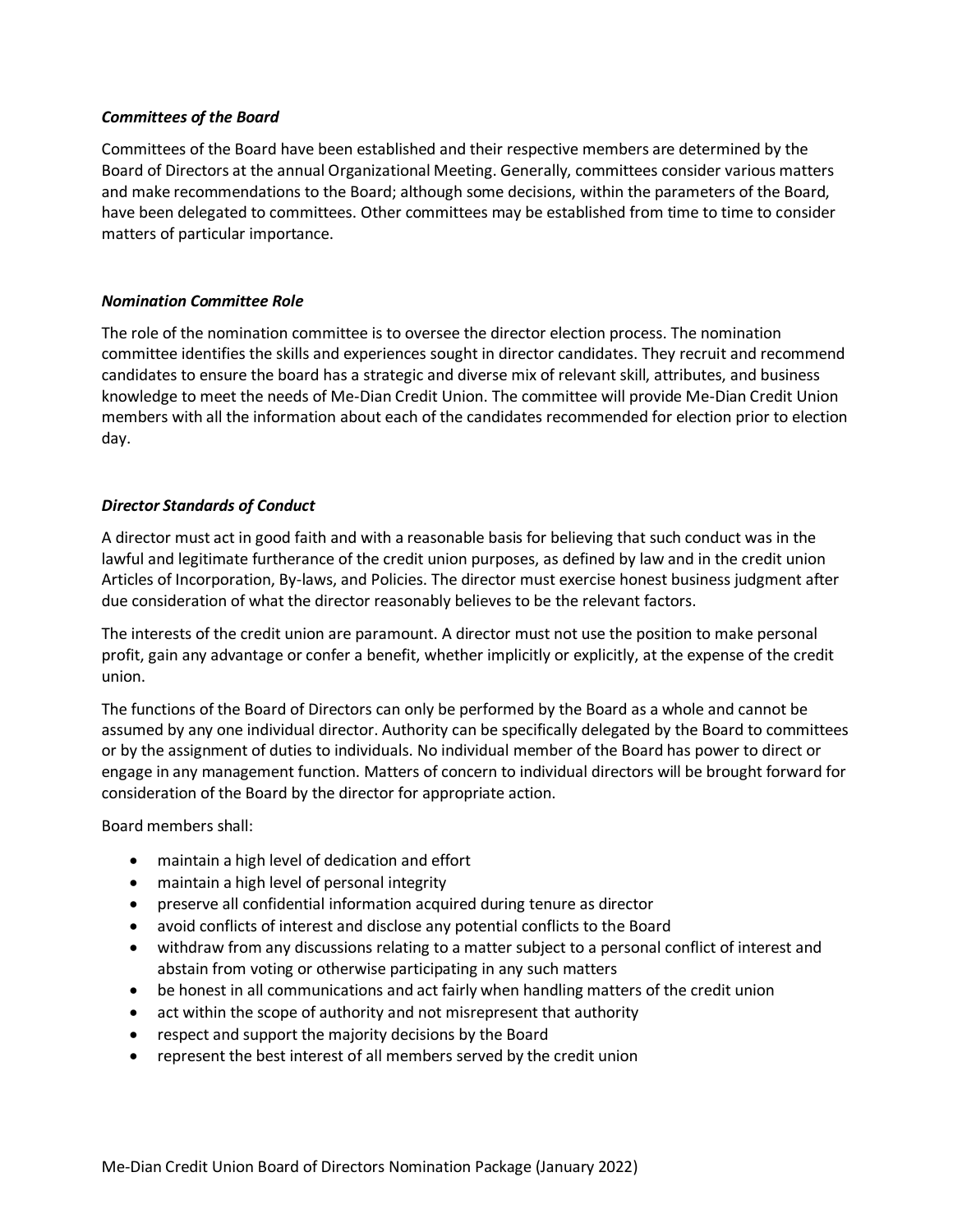#### *Meeting Attendance*

Serving on the Board of Me-Dian Credit Union will require a commitment of personal time. Board Meetings are held quarterly or monthly with additional meetings for sub-committees of the Board and planning / training purposes scheduled on an "as required basis". In most cases the commitment consists of an average of 5 hours per month. Northern representation must have access to telephone or skype to attend quarterly or monthly meetings. Directors are expected to attend all meetings or give notification of not attending.

### *Training*

Director training is primarily delivered through the Board 360 and CCUA Campus platforms using a combination of self-paced online courses, live webinars, and classroom training. It is desirable that all Board members complete the 30+ online courses offered by Board 360 as soon as possible; this course library was designed with the assistance of experts in fields such as risk management, employment law, financial regulations, and leadership. In addition, Directors must participate in a number of webinars or classroom training throughout the year.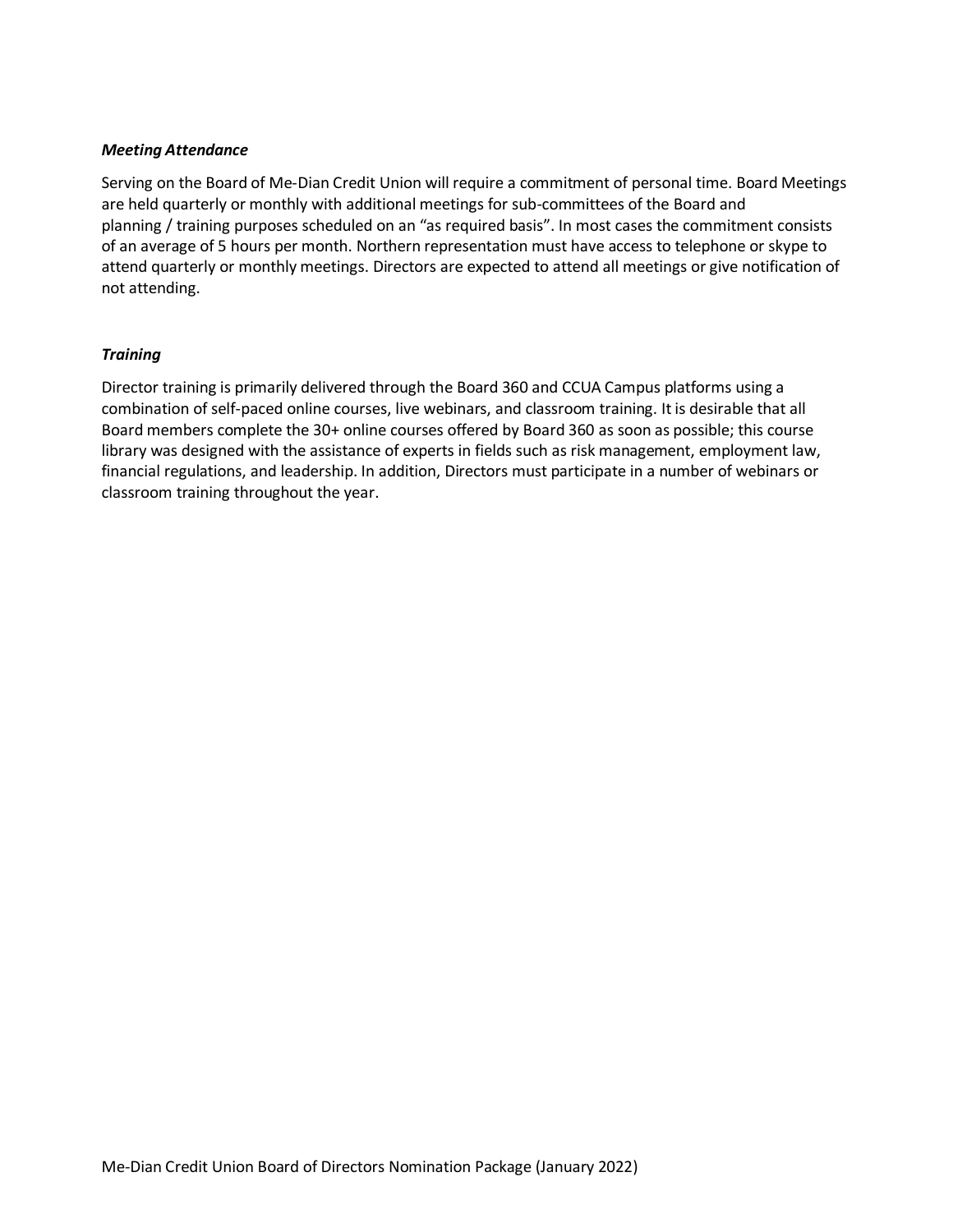## **MISSION**

Providing Financial Services for First Nations, Métis and Inuit Peoples.

## **VISION**

The financial services provider of choice for our community.

# **VALUES**

Financial Strength Partnership…Education…Social Responsibility

Remembering our Past, Creating our Future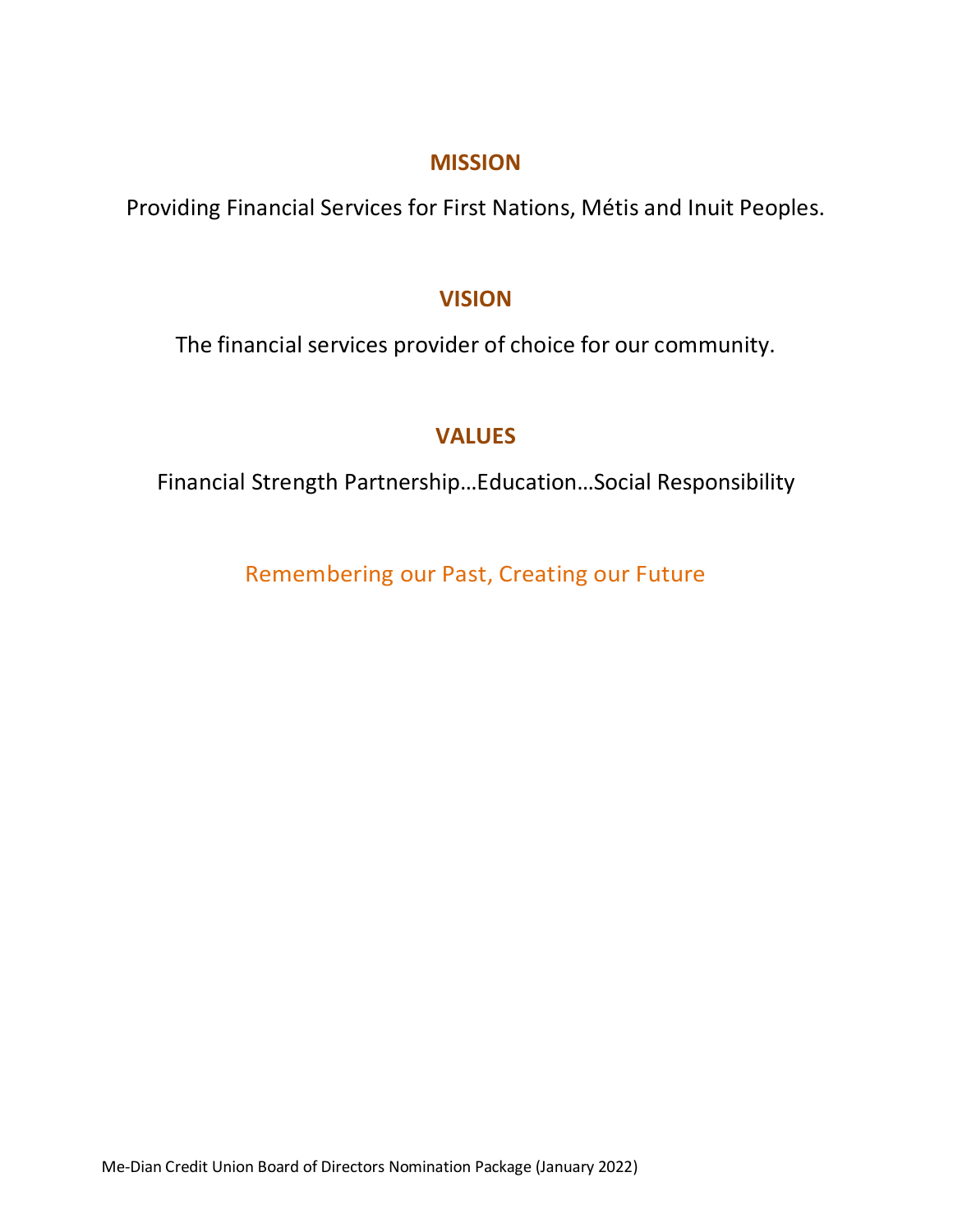### BOARD OF DIRECTORS NOMINATION FORM

|          | Telephone: Home                                                                                                                                                                                                                      | Office |  |
|----------|--------------------------------------------------------------------------------------------------------------------------------------------------------------------------------------------------------------------------------------|--------|--|
|          |                                                                                                                                                                                                                                      |        |  |
|          |                                                                                                                                                                                                                                      |        |  |
|          | Me-Dian Credit Union Membership:                                                                                                                                                                                                     |        |  |
|          |                                                                                                                                                                                                                                      |        |  |
|          | Branch: <u>Denote and the contract of the contract of the contract of the contract of the contract of the contract of the contract of the contract of the contract of the contract of the contract of the contract of the contra</u> |        |  |
|          | I accept the nomination for the Director Position of Me-Dian Credit Union indicated below.<br>Winnipeg Director Position or Northern Director Position (please circle which position)                                                |        |  |
|          |                                                                                                                                                                                                                                      |        |  |
|          |                                                                                                                                                                                                                                      |        |  |
|          | for Director of Me-Dian Credit Union.                                                                                                                                                                                                |        |  |
|          |                                                                                                                                                                                                                                      |        |  |
|          |                                                                                                                                                                                                                                      |        |  |
| Phone #: |                                                                                                                                                                                                                                      |        |  |
|          | Reason for nominating this member:                                                                                                                                                                                                   |        |  |
|          | Signature                                                                                                                                                                                                                            | Date   |  |